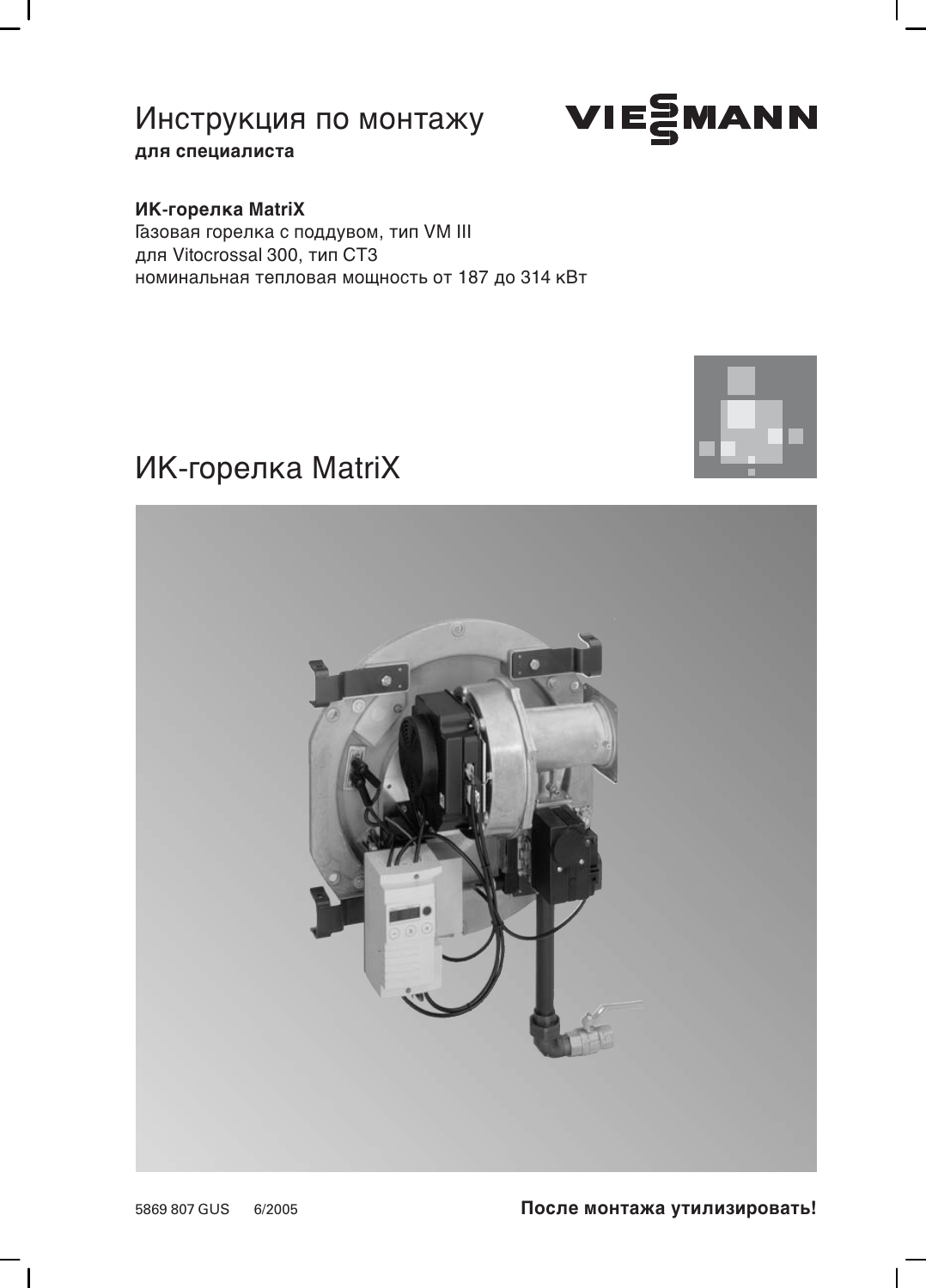# Указания по технике безопасности



Во избежание опасностей, физического и материального ущерба просим строго придерживаться данных указаний по технике безопасности.

#### Пояснение знаков техники безопасности

### Опасно

Этот знак предупреждает о возможности травм.

#### Внимание

Этот знак предупреждает о возможности материального и экологического ущерба.

#### Указание

Сведения, отмеченные как «Указание», содержат дополнительную информацию.

#### Целевая группа

Данная инструкция предназначена исключительно для уполномоченных специалистов.

- Работы на газопроводке разрешается выполнять только специалистам по монтажу, уполномоченным на выполнение этих работ ответственным предприятием газоснабжения.
- Электротехнические работы разрешается выполнять только специалистам-электрикам.

#### Предписания

При проведении работ должны соблюдаться

- законодательные предписания по охране труда,
- законодательные предписания по охране окружающей среды.
- требования организаций по страхованию от несчастных случаев на производстве,
- соответствующие правила техники безопасности по DIN, EN, DVGW, TRGI. TRF и VDE

#### Работы на установке

- Выключить электропитание установки и проконтролировать отсутствие напряжения (например, на отдельном предохранителе или главном выключателе).
- Принять меры по предотвращению повторного включения установки.
- При использовании газового топлива закрыть запорный газовый кран и предохранить его от случайного открывания.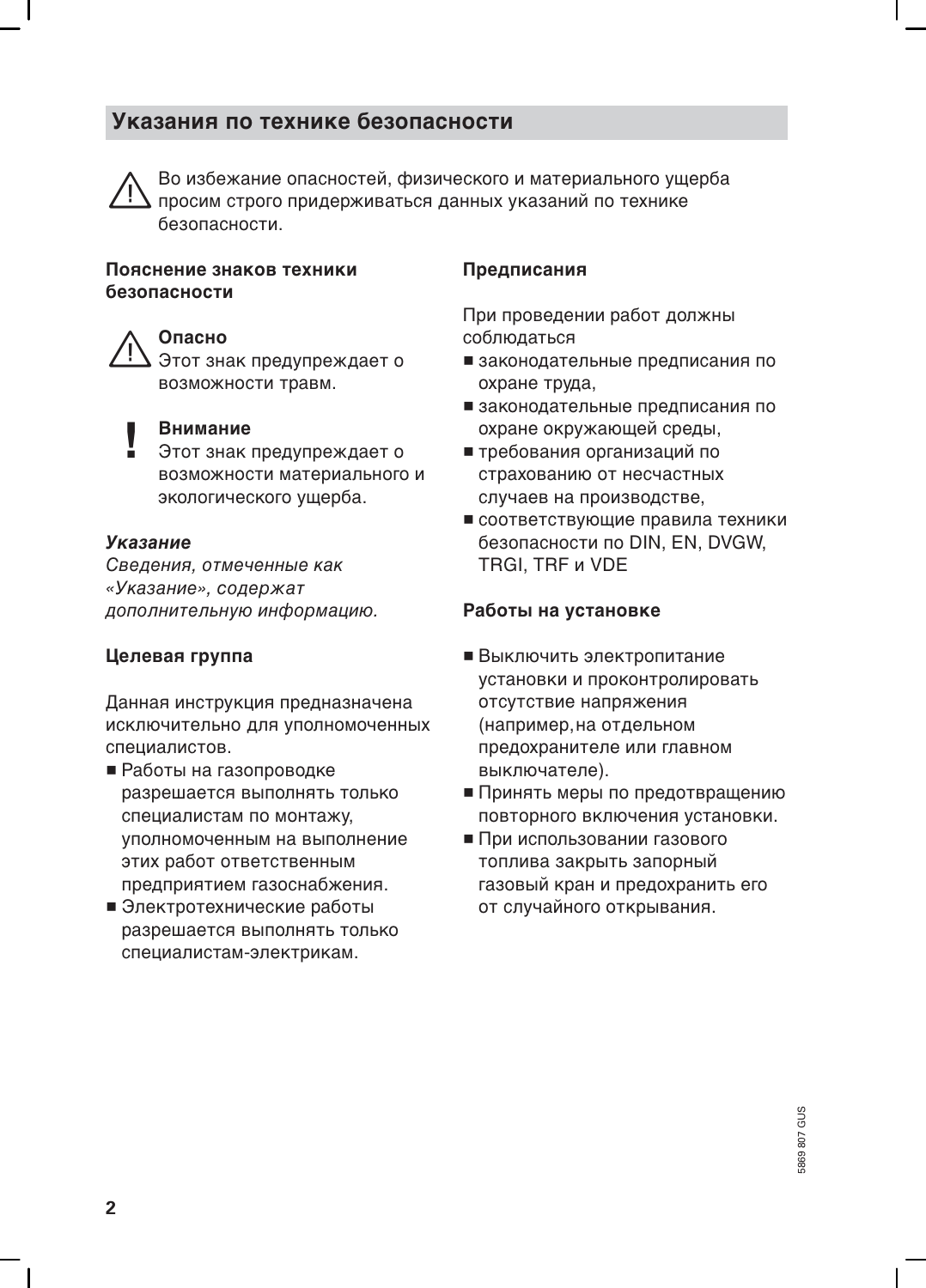# Монтаж горелки на водогрейном котле

Все необходимые для монтажа горелки компоненты находятся в упаковке горелки.



5869 807 GUS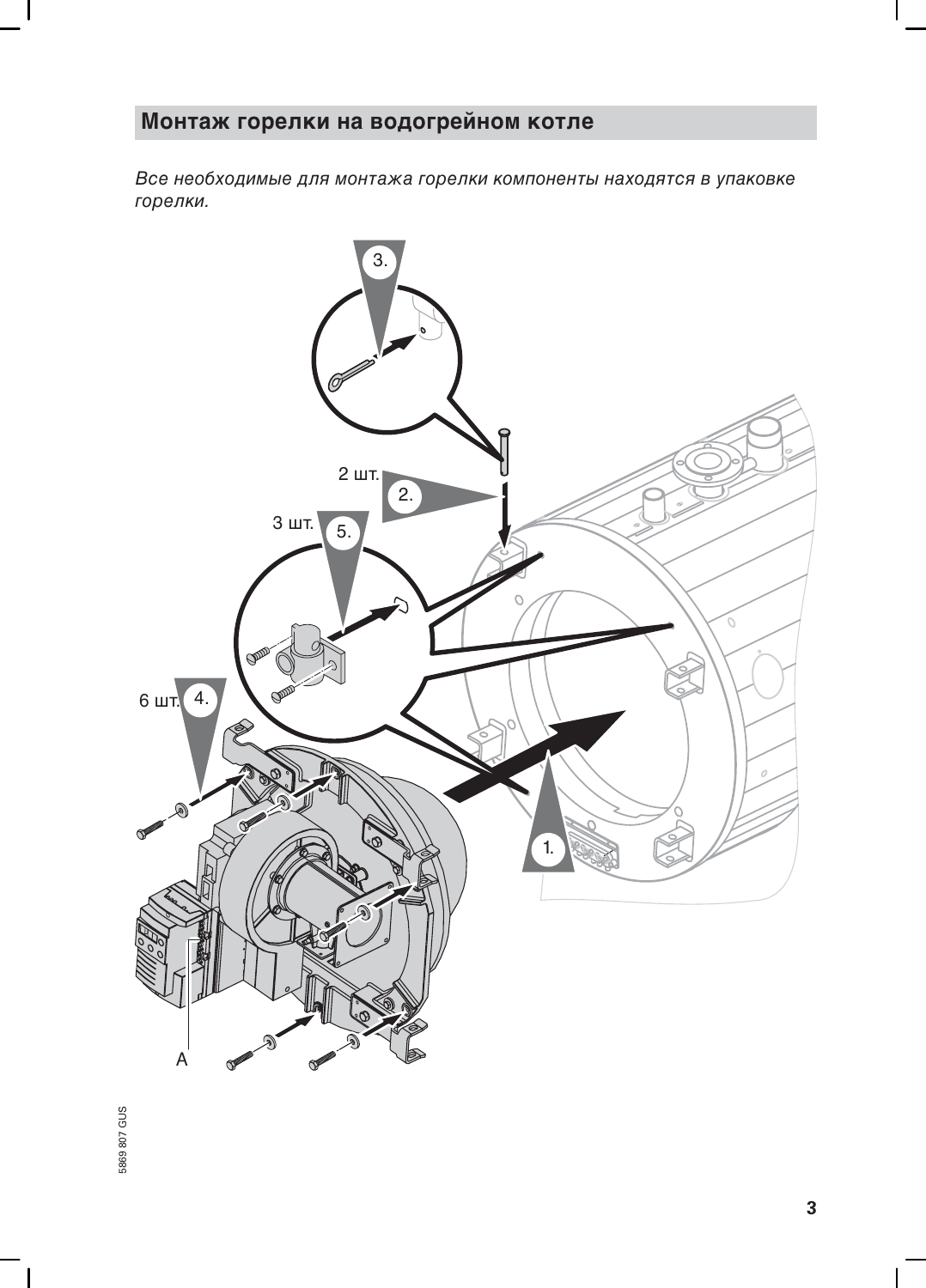### Подключение на стороне газохода

- 1. Выполнить подключение газа согласно TRGI 1986/1996
	- (А) Выполнить подключение газа в соответствии с требованиями ÖVGW-TR Gas 1996 и региональных строительных норм и правил.
	- СН) Выполнить подключение газа COLUSCHO SVGW

#### Указание

В подающий газопровод в соответствии с положением об отоплении должно быть установлено термическое запорное устройство.

При наличии загрязнений в газопроводе (например, для старых газопроводов с продуктами коррозии) мы рекомендуем установить газовый фильтр в подающий газопровод.

Давление подключения 

Максимальное допустимое давление подключения 

| Патрубок подключения газа |           |
|---------------------------|-----------|
|                           | <b>R1</b> |
|                           |           |

2. Провести испытание на герметичность.

#### Внимание

- Превышение испытательного давления может повредить горелку и газовую арматуру. Максимальное испытательное давление 150 мбар. Если для поиска течей требуется более высокое давление, отсоединить горелку и газовую арматуру от магистрали (развинтить резьбовое соединение).
- 3. Удалить воздух из линии подачи газа



### Опасно

При выделении газа возможны взрывы, следствием которых могут явиться тяжелейшие травмы.

Не удалять воздух из линии подачи через камеру сгорания водогрейного котла.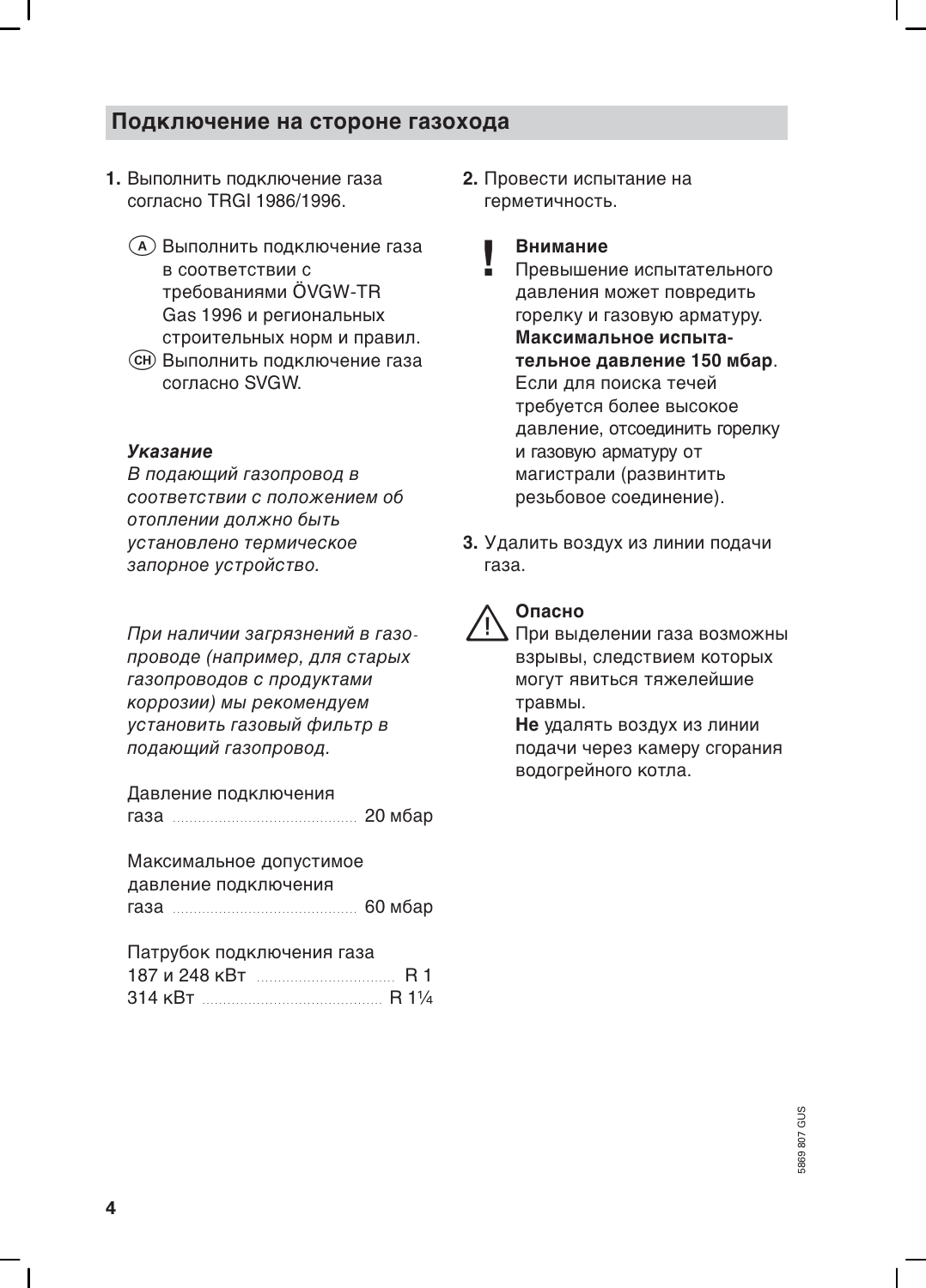# Электрическое подключение

1. Проверить, правильно ли подсоединены разъемы "L1" и "N" при подключении к сети контроллера.



Инструкция по монтажу контроллера.

# Опасно

Неправильное назначение жил кабеля может привести к серьезным травмам и к повреждению прибора. Не перепутать жилы "L1" и  $"N"$ . L1: коричневый

N: синий

РЕ: зеленый/желтый

2. Подсоединить штекеры горелки 41 и 90 в позиции (A) (см. рис. на стр. 3) к газовому топочному автомату.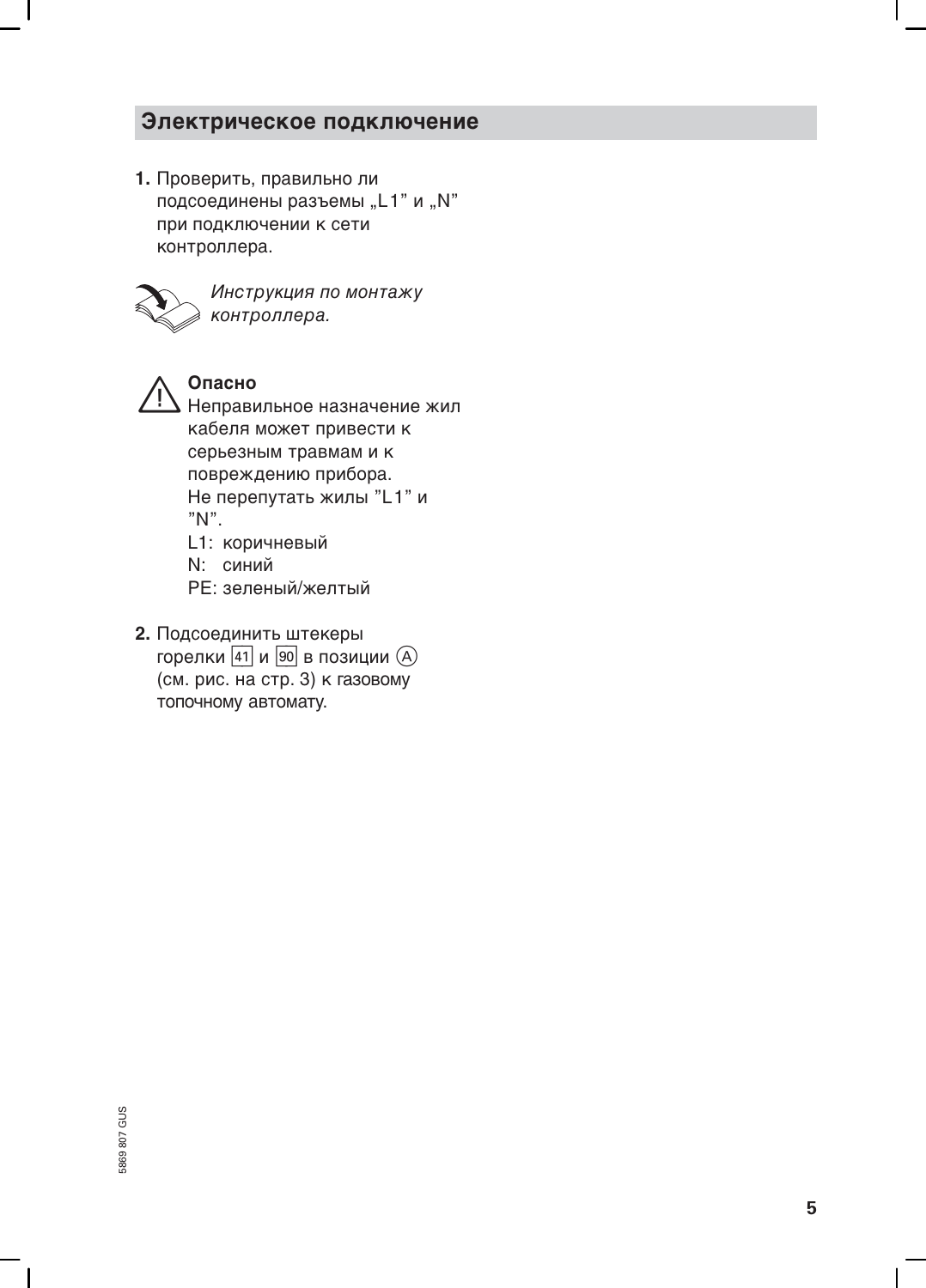# Установка колпака горелки



 $\mathbf{I}$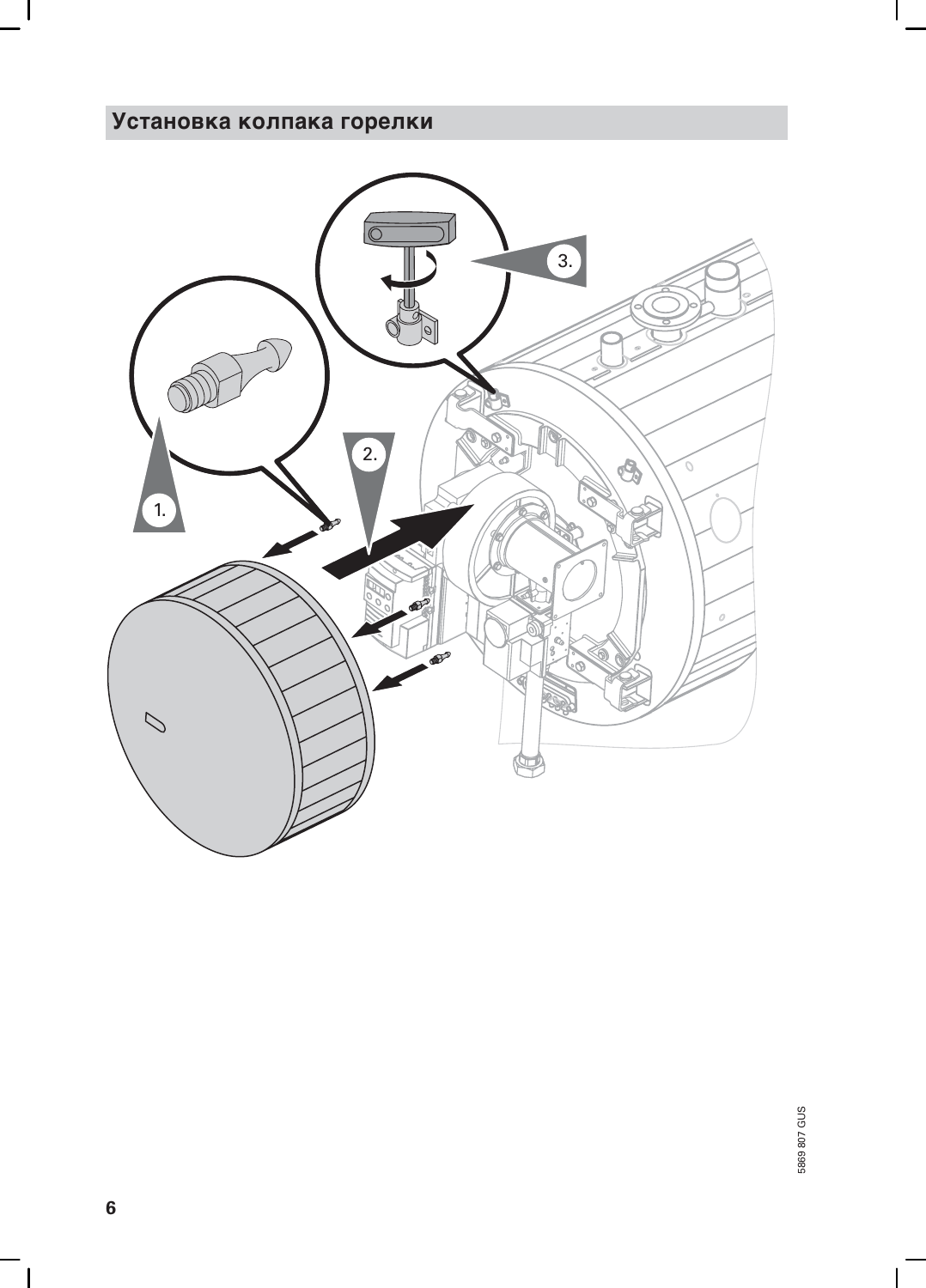# Ввод в эксплуатацию и настройка



Ввод в эксплуатацию и настройка описаны в<br>инструкции по сервисному обслуживанию.

 $\mathbf{I}$